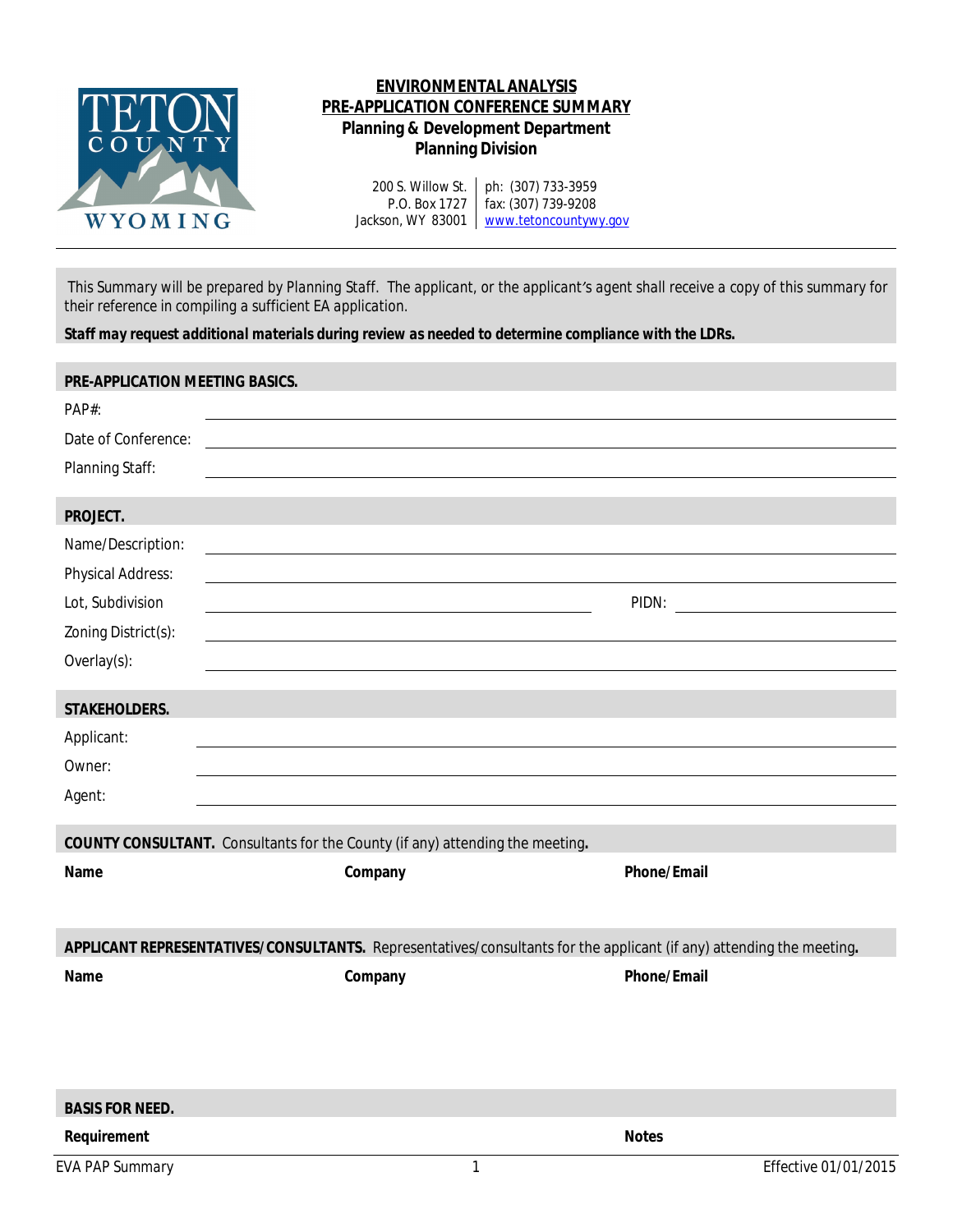| Proposed development is entirely or partially with the Natural Resources<br>Overlay (NRO).                  |  |
|-------------------------------------------------------------------------------------------------------------|--|
| The property has resources protected by Section 5.1.1, Waterbody and<br><b>Wetland Buffers</b>              |  |
| The property has agricultural resources relevant to purposes of Section<br>6.1.3, Open Space Uses           |  |
| The property has required open space relevant to purposes of <b>Division</b><br>7.3, Open Space Standards.  |  |
| The property is exempt from an EA according to <b>Section 8.2.2</b> ,<br><b>Environmental Analysis (EA)</b> |  |

**CONTENT OF ENVIRONMENTAL ANALYSIS (EA).** All projects requiring an EA shall be provided by the Planning Director with an "Environmental Analysis Checklist" that will specify the submittal requirements for each project based on the standards of Division *5.1, General Environmental Standards and Division 5.2, Environmental Standards Applicable in Specific Areas.*

### **GENERAL INFORMATION AND PROCEDURE.**

 *X Required, If Checked.*

 *If not checked, review requirement with a Staff member to determine if necessary for your application.*

#### **Requirement Notes**

**Professional Consultant(s) Required.** See Section 8.2.2.C and the Administrative Manual for more information.

**Fees.** See the currently adopted Fee Schedule in the Administrative Manual. For EAs prepared by a county-hired consultant, the applicant will also be responsible for the cost of preparation. See the Administrative Manual for more information.

**Substantial Changes.** See Section 8.2.2.D for more information.

**Expiration of EA.** See Section 8.2.2.E for more information.

**Methodology.** A statement summarizing the methodology used to produce the Habitat Inventory and Development Impact Assessment shall be provided. This shall include, for example, the number, date, and duration of visits to the site, sources of relevant information (written and verbal), and outline of analytical process and major assumptions used to assess and compare the development impacts of the project.

**Progress report.** The Planning Director may require the EA consultant to provide one or more progress reports during the development of an EA. Progress reports shall be used primarily on large projects to receive and respond to information and recommendations in the preliminary stages of an EA. Progress reports shall summarize the consultant's actions and important preliminary conclusions related to the EA.

**Environmental Analysis in digital form.** The mapping components of the EA shall be submitted in a digital form that is compatible with the County's Geographic Information Systems (GIS) program. The Planning Director may waive this requirement when no practical technical alternative exists to comply with this requirement. See EA Data Standardization Guidelines for required digital format. The following mapping layers will be required. Upon receipt of the EA, it may become evident that additional layers may be required.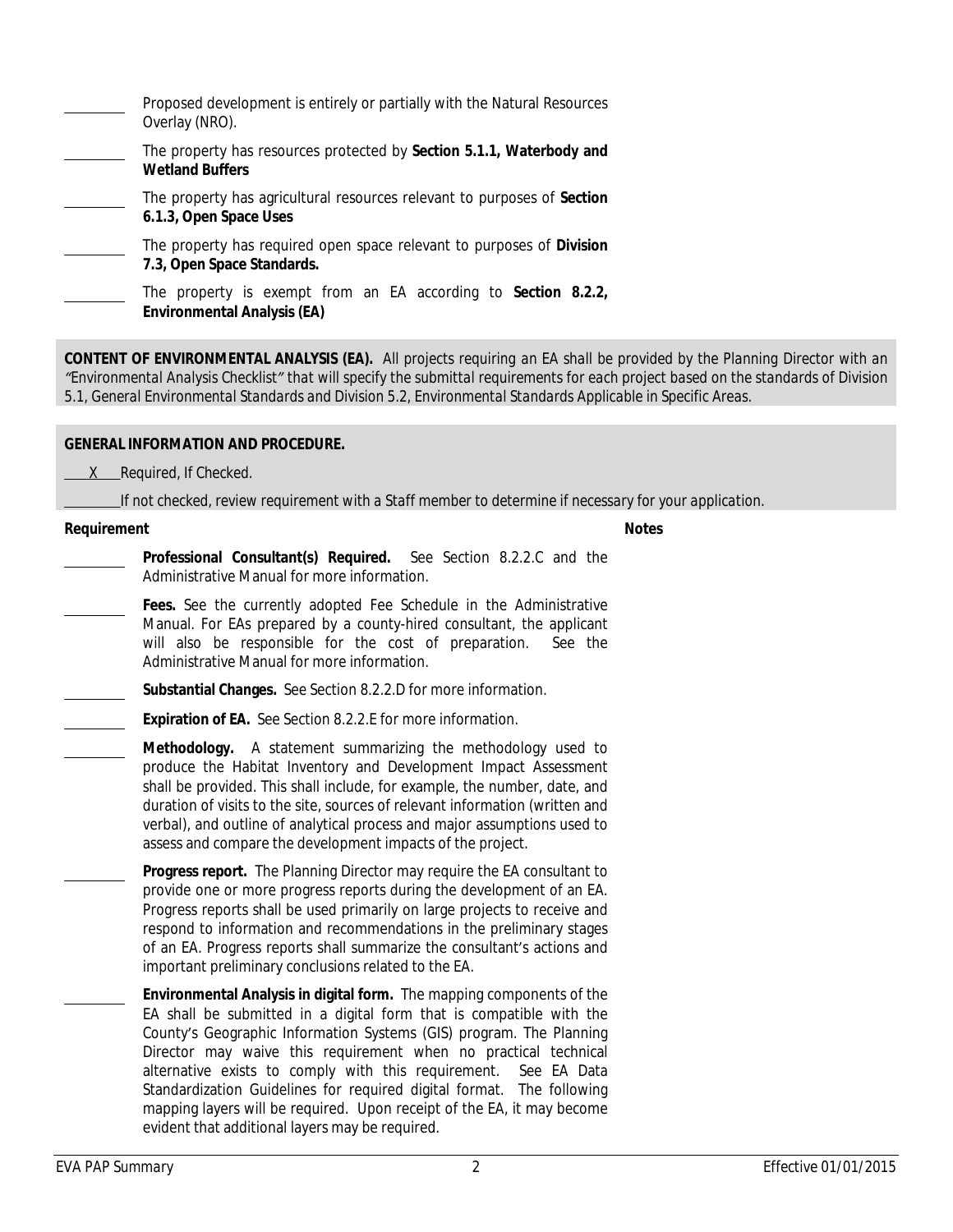| <b>Vegetation Cover Types</b> |
|-------------------------------|
| Wetlands                      |
| Waterbodies                   |
| Resource Setbacks             |
| Floodplains                   |
| Wildlife                      |
| Raptor Nests                  |
| Development Impact Area       |
| <b>Mitigation Area</b>        |
| .pdf of entire EA document    |

## **HABITAT INVENTORY.**

 *X Required, If Checked*

 *If not checked, this requirement is not applicable to your application.*

### **Requirement Notes**

- **Site conditions.** General description of existing site conditions, both human made (e.g., structures, land disturbances and human uses) and natural, including slopes, hydrology, fault lines, and other important natural attributes.
	- **Vegetative cover types.** A description and map shall be provided of the property's vegetative cover types, pursuant to Subsection 5.2.1.F, Vegetative Cover Type Standards; Map(s) shall include aerial photography and at least one aerial map that shows neighboring properties within at least 2,640 feet (1/2 mile) of the property.
- **Protected resources.** A description and map shall be provided containing resources protected pursuant to Section 5.1.1., Waterbody and Wetland Buffers.
	- **Habitats protected by the NRO.** Descriptions and maps shall be provided that identify the locations of lands serving as critical winter habitats, spawning areas, protected nesting locations, or migration routes protected by Section 5.2.1, Natural Resource Overlay Standards. A description of wildlife habitat with in ½ mi of the property shall also be included.
	- **Habitat ranking.** A summary shall be provided that ranks the importance of the vegetative cover types according to the ordinal ranking system for vegetative cover types described in Subsection 5.2.1.F. Notwithstanding, other factors that may compromise or enhance the importance of these habitat types (e.g., artificial obstacles, degraded conditions) shall be identified and considered in ranking the relative importance of the property's habitat types. For example, based on personal observation, a consultant may determine that certain areas of crucial moose winter range deserve greater protection than designated areas because they are more heavily browsed, provide vegetative cover, or exhibit some other superior quality.

**Agricultural component.** When applicable, an EA shall contain an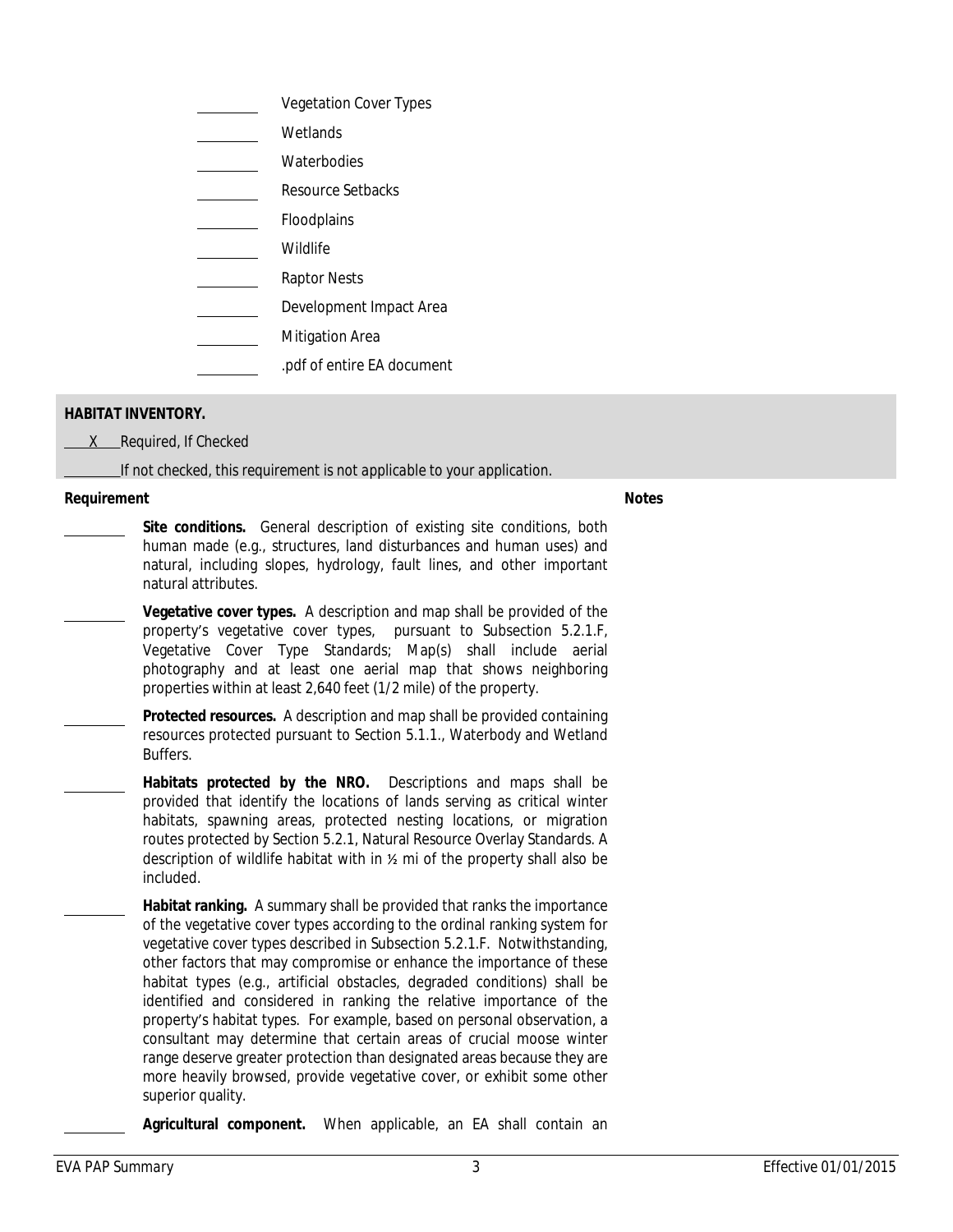agricultural component that identifies the location of agricultural land and describes related agricultural operation, such as irrigation practices, that occur on the land.

**Habitat summary.** A summary shall be provided of critical findings related to the protected wildlife habitats and natural resources present on the property.

## DEVELOPMENT IMPACT ASSESSMENT. This section may be filled out following a second meeting to discuss alternative site **designs.**

 *X Required, If Checked.*

 *If not checked, this requirement is not applicable to your application.*

#### **Requirement Notes**

- **Description of proposed development.** This shall show accurate locations of all proposed structures, driveways, and other development, estimates of the amount of clearing and grading of land, and a description of all proposed uses on the property. A description of all proposed uses on the property shall be included. The locations of development and estimates of clearing and grading is permitted to be conceptual and schematic at this stage, consistent with Section 8.3.1, Sketch Plan.
- **Setbacks/buffers.** Map showing all required setbacks/buffers and compliance with all required setbacks/buffers.
- **Habitat Impact Assessment.** Assessment of the short and long term impacts of proposed development to resources protected by Section 5.1.1, Waterbody and Wetland Buffers, and Section 5.2.1, Natural Resource Overlay Standards, shall be provided. This assessment shall, at minimum, include maps, and/or supporting evidence, that depict the locations of the following:
	- Areas rendered unusable by the proposed development (i.e., impervious surface and other fully developed areas) for species protected under this section.
	- Areas impacted, degraded, or fragmented to the extent that they will no longer support long-term utilization by protected species.
	- Areas that will be unaffected by the proposed development so that the current quality of the wildlife habitat is maintained.
	- Areas that will be enhanced as wildlife habitat relative to current conditions.
		- Areas where the proposed development poses a threat to the water quality of any rivers, streams, water bodies, or wetlands protected by this Article.
	- Locations where protected species may be displaced to by the proposed development and the suitability of those areas for continued survival of the affected species.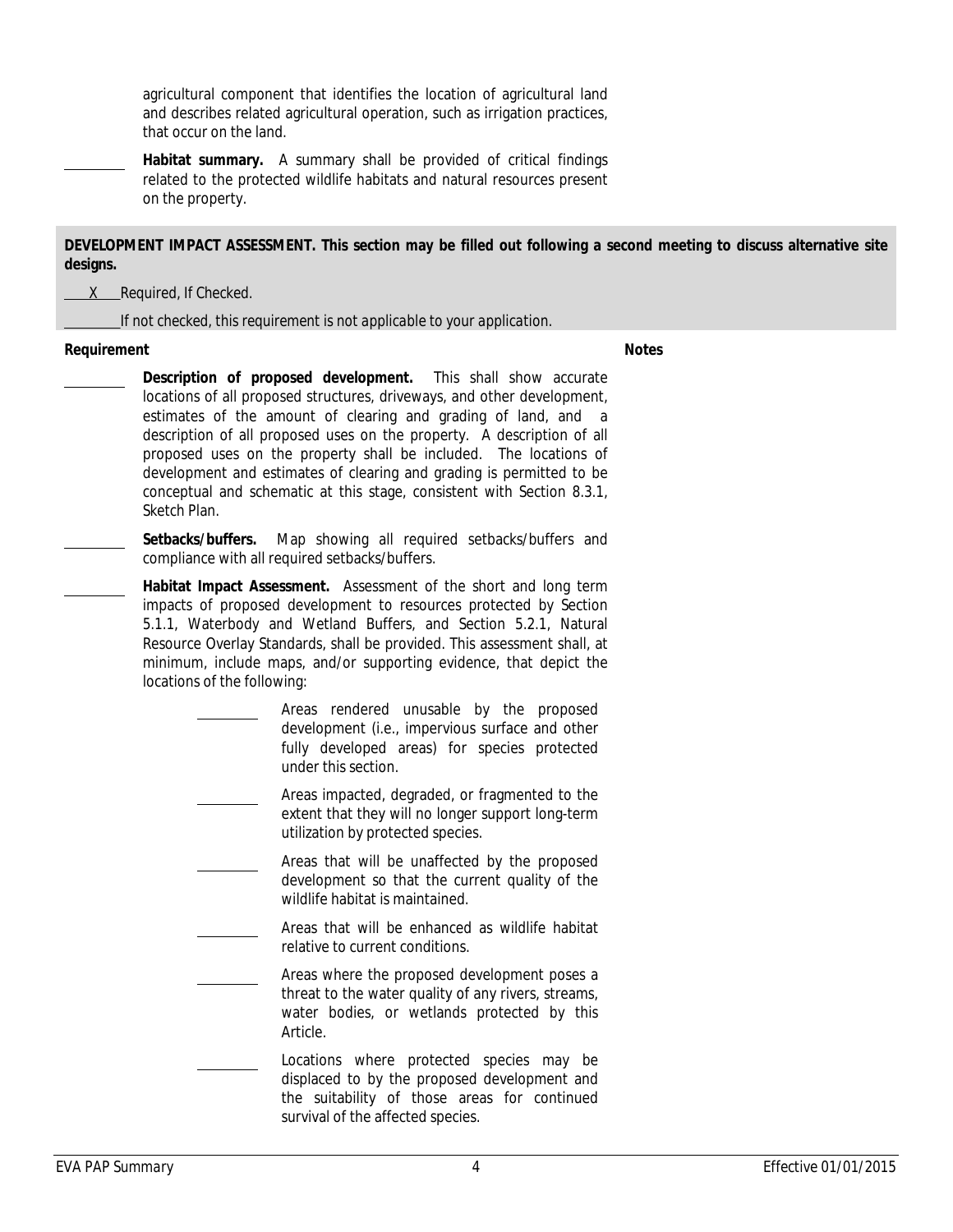**Project vicinity impact statement.** An analysis of critical wildlife habitat and other protected resources within at least 2,640 feet (1/2 mile) of property proposed for development. Due to topographical and ecological variations (e.g., river corridors, mountains), the Planning Director can extend or reduce the ½ mile zone in certain areas to correlate with these variations so that the project vicinity zone may not be a perfect circle. This analysis shall summarize how existing development in the half-mile vicinity zone - including the zone's undeveloped potential - when combined with the proposed development, would foreseeably sustain, alter, or negatively affect the area's wildlife patterns for species protected by this Article, and surface and groundwater. Review of EAS completed for properties within the projects vicinity is encouraged.

**Threatened and Endangered plant and vertebrate species.** A list of all known and suspected threatened endangered plants and vertebrates (e.g., birds, fish, amphibians, mammals) shall be provided. In addition, habitat descriptions shall be provided for any identified endangered species and compliance with all applicable federal and state laws protecting identified species shall be demonstrated.

**Alternative site design analysis.** Alternative site designs shall be developed by the consultant and Planning Director that shall be based on habitat-based considerations only; visual impacts to the landowner or potential effects on the market value of the property are not to be considered for this purpose. The impacts of development to protected resources shall be addressed for each alternative. The alternative site designs will be conceptual and schematic, consistent with Section 8.3.1, Sketch Plan. At minimum, the following information shall be provided:

> An analysis that compares the degree to which the selected alternative site designs avoid and minimize negative impacts to protected resources to the impacts of the proposed site design.

Identification of locations for major types of potentially permitted development (e.g., guesthouses, barns, gazebos, etc.) that are not part of the development proposal.

Recommendations related to the human uses of the property, including, but not limited to, ATV use, livestock grazing, outdoor lighting, crosscountry skiing, pet control, bear conflicts, and fencing.

Note: The Planning Director may not require analysis of alternative site designs if the applicant can clearly demonstrate through the development statement that the proposed site plan already minimizes potential negative impacts to wildlife, habitats, and natural resource protection.

**Analysis of required open space.** When a proposed development has required open space, the EA shall consider how well the proposed open space meets the standards of Division 7.3: Open Space Standards.

**Habitat enhancement plan.** Identification of any habitat enhancement plan(s) as specified by Subsection 5.2.1.E.2.b.

**Recommendation by Planning Director of preferred development site design.** See Section 8.2.2 for more information.